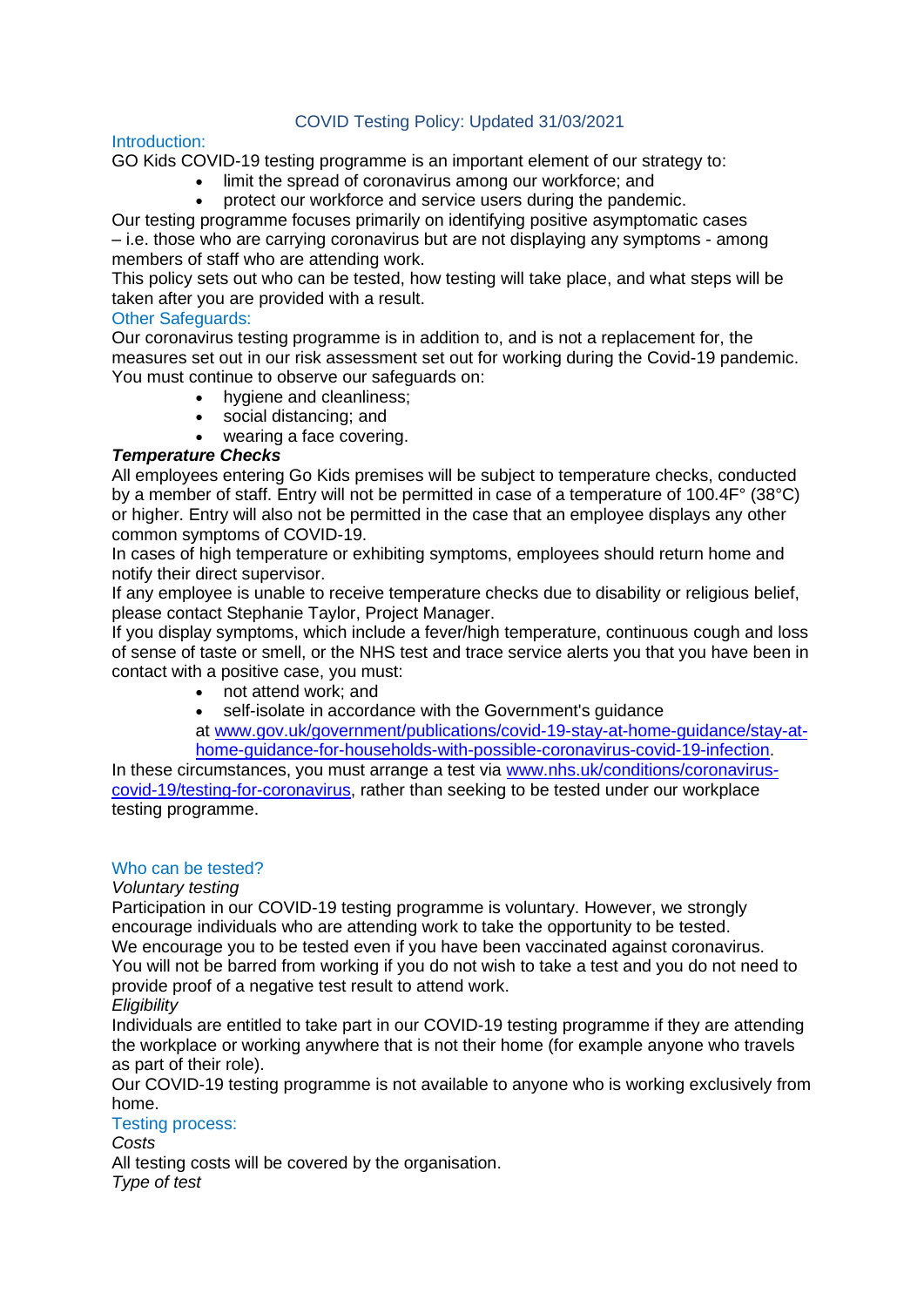Our organisation is using lateral flow testing. This involves:

• Carrying out the test at home 2 days per week. You will log the results online or via a telephone number. These tests are to be used when you show no symptoms of Covid19. If you have symptoms of Covid19 you must self-isolate immediately and book a PCR test.

The result of your test is available within 30 minutes.

*Arranging your test*

Members of staff will be asked to test twice per week.

You must carry out your test in the evening before you attend work the following day. This gives ample time to wait on results coming back and in the event of a void test, retesting time. It also gives time to log your results online or via telephone.

*If your test result is negative*

If your test result comes back negative, you may attend work.

No testing process is ever 100% accurate and false negatives are a possibility. This means that, even if you have recently tested negative, if you subsequently display symptoms, you must:

• not attend work: and

self-isolate in accordance with the Government's guidance

at [www.gov.uk/government/publications/covid-19-stay-at-home-guidance/stay-at](http://www.gov.uk/government/publications/covid-19-stay-at-home-guidance/stay-at-home-guidance-for-households-with-possible-coronavirus-covid-19-infection)[home-guidance-for-households-with-possible-coronavirus-covid-19-infection.](http://www.gov.uk/government/publications/covid-19-stay-at-home-guidance/stay-at-home-guidance-for-households-with-possible-coronavirus-covid-19-infection)

*If your test result is positive*

If your test result comes back positive, you must:

- not attend the workplace;
- self-isolate in accordance with the Government's quidance

at [www.gov.uk/government/publications/covid-19-stay-at-home-guidance/stay-at](http://www.gov.uk/government/publications/covid-19-stay-at-home-guidance/stay-at-home-guidance-for-households-with-possible-coronavirus-covid-19-infection)[home-guidance-for-households-with-possible-coronavirus-covid-19-infection;](http://www.gov.uk/government/publications/covid-19-stay-at-home-guidance/stay-at-home-guidance-for-households-with-possible-coronavirus-covid-19-infection) and

• report your positive test to management and via online or telephone and follow any actions you are given (you should do this within 24 hours of your result - you will need the barcode on the test kit or the ID number printed below it). You must then book a PCR test at a test centre or via a home test kit.

• If you subsequently take a confirmatory test and the result is negative, as long

as you have no symptoms you can stop self-isolating and return to work (unless the NHS test and trace service advises you otherwise).

Otherwise, you must not attend work for the duration of your self-isolation period. During your self-isolation period, we will continue to pay you your full salary, on the condition that you must work from home where this is possible (unless you are signed off work sick). Our action following a positive test:

#### *Who will be informed about your positive test*

Within our organisation, the fact that you have received a positive test will be shared only with your line manager and management.

*Information for our wider workforce*

You will not be named as a positive case to the rest of our workforce. However, we will:

- take steps to track your co-workers with whom you have had close contact and alert them that they have been in contact with someone who has tested positive; and
- organise a deep clean of the areas in which you were working.

Your colleagues do not have to self-isolate unless the NHS test and trace service advises them to do so. However, it is important that they are made aware that there has been a positive case among our workforce so that they can take any extra precautions that they see fit (for example if they have someone in their household who is clinically extremely vulnerable).

#### *Early outbreak management*

If we have taken the above steps but are seeing more coronavirus cases in the workplace, we will: